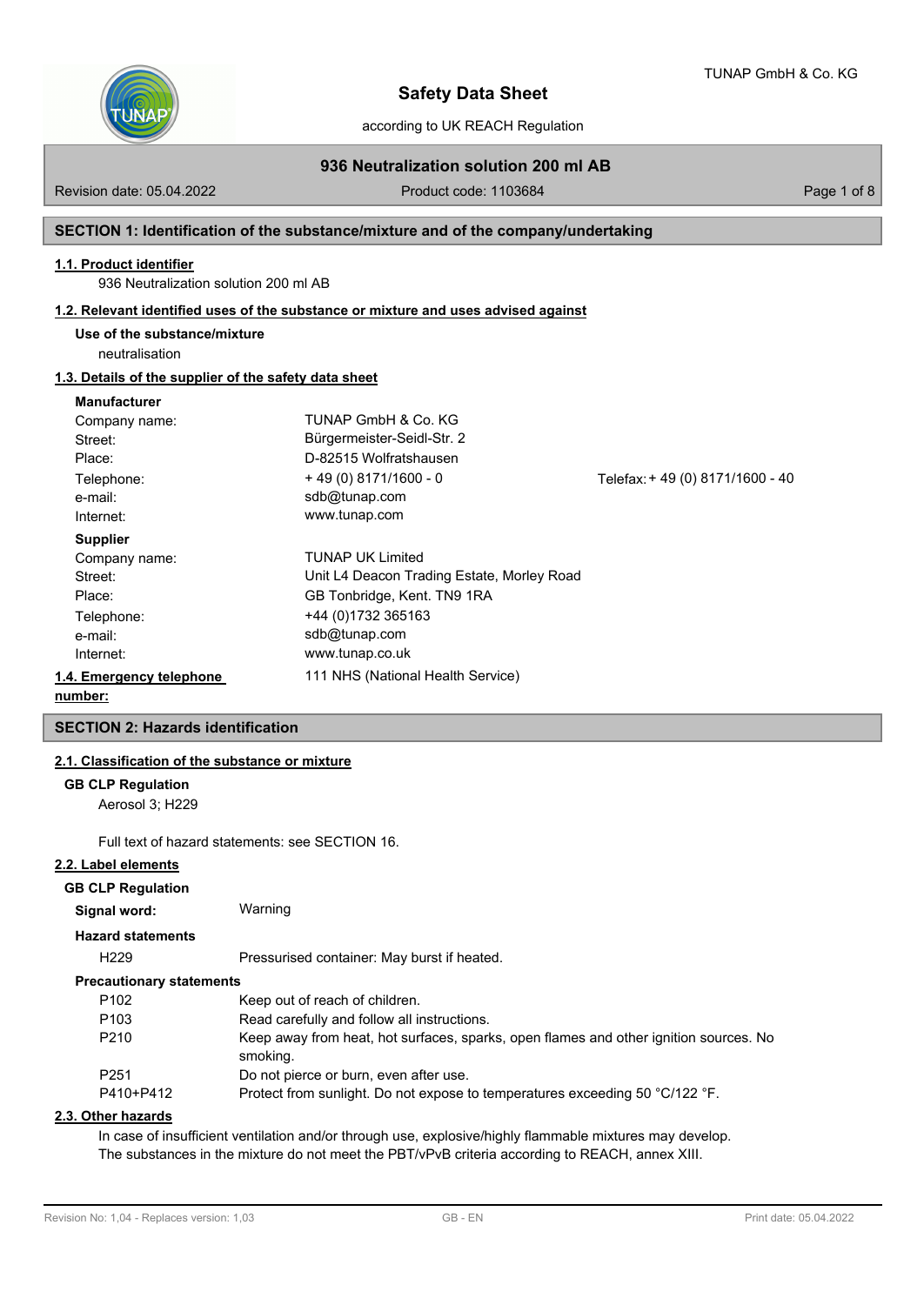

according to UK REACH Regulation

## **936 Neutralization solution 200 ml AB**

Revision date: 05.04.2022 Product code: 1103684 Page 2 of 8

#### **SECTION 3: Composition/information on ingredients**

### **3.2. Mixtures**

#### **Hazardous components**

none (according to UK REACH Regulation)

#### **SECTION 4: First aid measures**

#### **4.1. Description of first aid measures**

#### **General information**

First aider: Pay attention to self-protection! Remove persons to safety. Never give anything by mouth to an unconscious person or a person with cramps.

#### **After inhalation**

Remove person to fresh air and keep comfortable for breathing. In all cases of doubt, or when symptoms persist, seek medical advice.

#### **After contact with skin**

Wash with plenty of water and soap. Take off immediately all contaminated clothing and wash it before reuse. In all cases of doubt, or when symptoms persist, seek medical advice.

#### **After contact with eyes**

Rinse cautiously with water for several minutes. Remove contact lenses, if present and easy to do. Continue rinsing. In case of troubles or persistent symptoms, consult an ophthalmologist.

## **After ingestion**

Do NOT induce vomiting. Observe risk of aspiration if vomiting occurs. Call a physician in any case!

#### **4.2. Most important symptoms and effects, both acute and delayed**

Headache, nausea, dizziness, fatigue, skin irritation

## **4.3. Indication of any immediate medical attention and special treatment needed**

Treat symptomatically. Call a POISON CENTER. Symptoms can occur only after several hours.

### **SECTION 5: Firefighting measures**

#### **5.1. Extinguishing media**

#### **Suitable extinguishing media**

Co-ordinate fire-fighting measures to the fire surroundings.

## **Unsuitable extinguishing media**

High power water jet.

## **5.2. Special hazards arising from the substance or mixture**

The product itself does not burn.

## **5.3. Advice for firefighters**

In case of fire and/or explosion do not breathe fumes. Move undamaged containers from immediate hazard area if it can be done safely. In case of fire: Wear self-contained breathing apparatus.

## **Additional information**

Danger of bursting container.

## **SECTION 6: Accidental release measures**

## **6.1. Personal precautions, protective equipment and emergency procedures**

## **General advice**

Wear breathing apparatus if exposed to vapours/dusts/aerosols. Remove all sources of ignition. Keep away from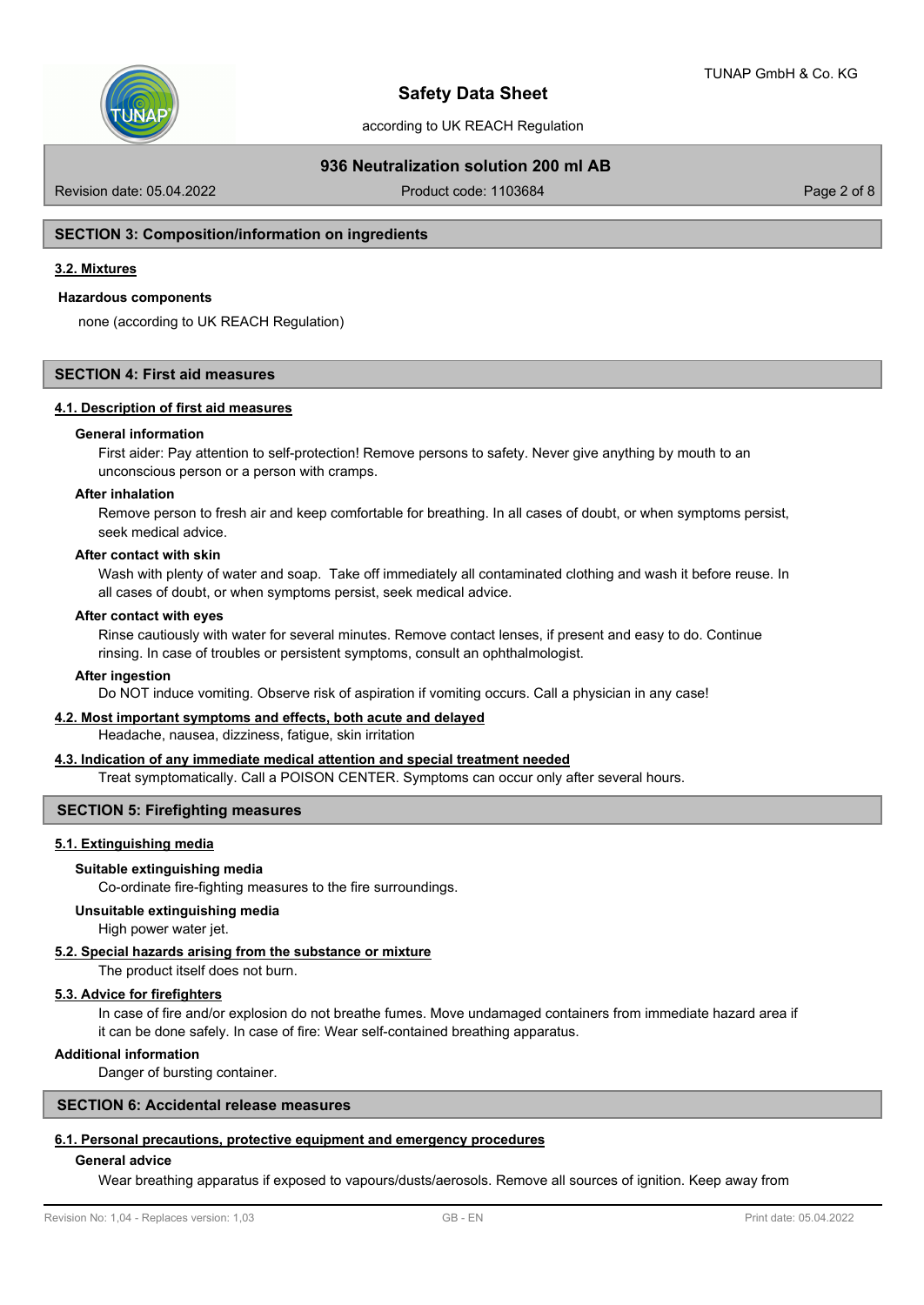

according to UK REACH Regulation

## **936 Neutralization solution 200 ml AB**

Revision date: 05.04.2022 Product code: 1103684 Page 3 of 8

heat, hot surfaces, sparks, open flames and other ignition sources. No smoking. Wear personal protection equipment.

## **6.2. Environmental precautions**

Do not allow to enter into surface water or drains. Prevent spread over a wide area (e.g. by containment or oil barriers). Ensure all waste water is collected and treated via a waste water treatment plant.

### **6.3. Methods and material for containment and cleaning up**

### **Other information**

Absorb with liquid-binding material (sand, diatomaceous earth, acid- or universal binding agents). Clean contaminated articles and floor according to the environmental legislation.

#### **6.4. Reference to other sections**

Safe handling: see section 7

Personal protection equipment: see section 8 Disposal: see section 13

## **SECTION 7: Handling and storage**

#### **7.1. Precautions for safe handling**

#### **Advice on safe handling**

Observe instructions for use.

Dust must be exhausted directly at the point of origin. Vapours/aerosols must be exhausted directly at the point of origin. If local exhaust ventilation is not possible or not sufficient, the entire working area should be ventilated by technical means.

When using do not eat, drink, smoke, sniff.

Wear personal protection equipment (refer to section 8).

In case of insufficient ventilation and/or through use, explosive/highly flammable mixtures may develop.

#### **Advice on protection against fire and explosion**

Heating causes rise in pressure with risk of bursting.

#### **Advice on general occupational hygiene**

Avoid exposure. Wear suitable protective clothing. Draw up and observe skin protection programme.

#### **7.2. Conditions for safe storage, including any incompatibilities**

## **Requirements for storage rooms and vessels**

Keep container tightly closed. Observe legal regulations and provisions.

#### **Hints on joint storage**

Do not store together with: Oxidizing agents. Pyrophoric or self-heating substances. Food and feedingstuffs.

#### **Further information on storage conditions**

Protect from frost. Protect from direct sunlight. Store in a cool dry place. Observe legal regulations and provisions.

#### **7.3. Specific end use(s)**

No information available.

## **SECTION 8: Exposure controls/personal protection**

### **8.1. Control parameters**

#### **Additional advice on limit values**

- a no restriction
- b End of exposure or end of shift
- c at long-term exposure:
- d before next shift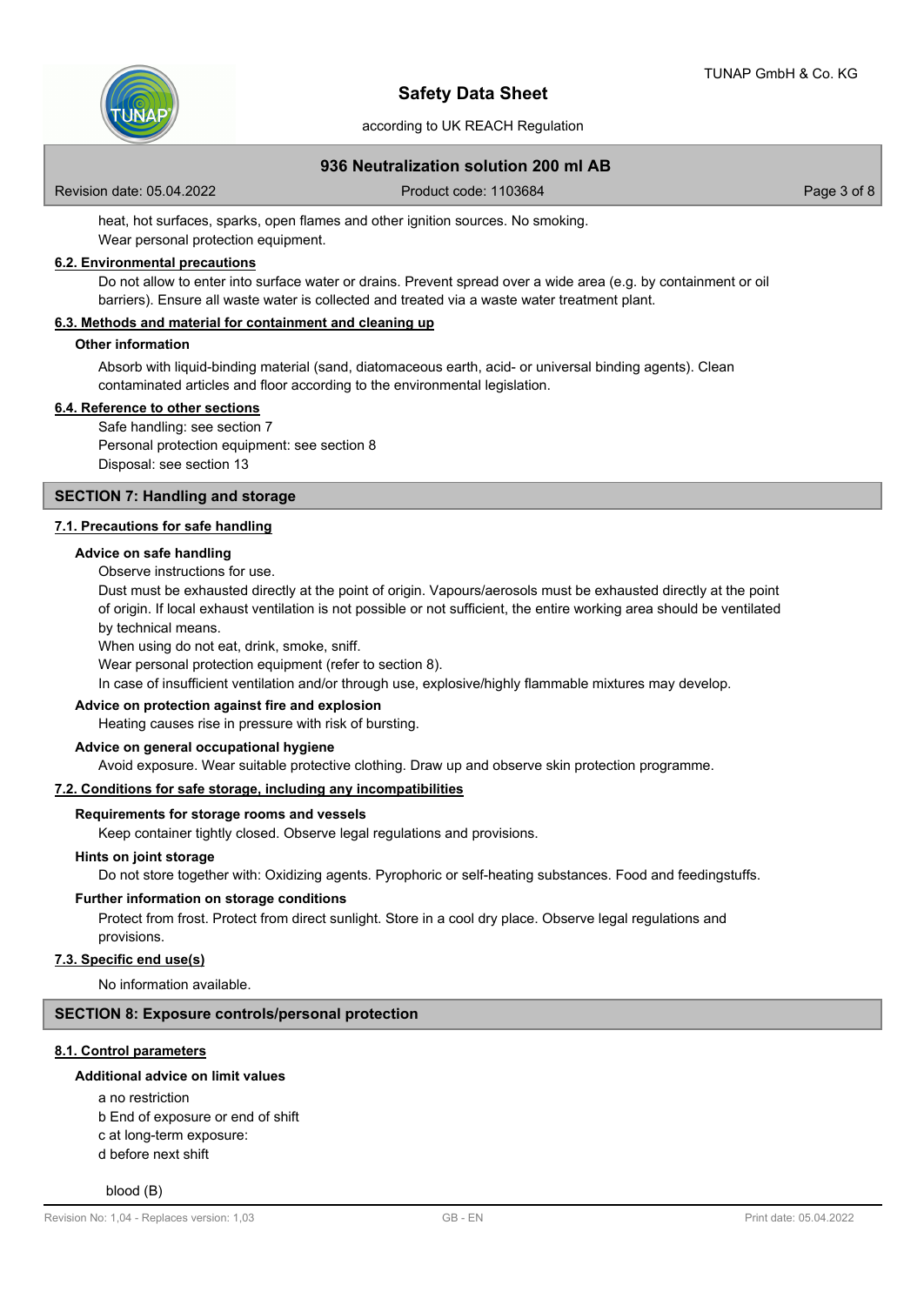

according to UK REACH Regulation

## **936 Neutralization solution 200 ml AB**

Revision date: 05.04.2022 Product code: 1103684 Page 4 of 8

Urine (U)

## **8.2. Exposure controls**

### **Appropriate engineering controls**

If handled uncovered, arrangements with local exhaust ventilation have to be used.

**Individual protection measures, such as personal protective equipment**

### **Eye/face protection**

Suitable eye protection: Tightly sealed safety glasses.

EN 166

### **Hand protection**

Protect skin by using skin protective cream. When handling with chemical substances, protective gloves must be worn with the CE-label including the four control digits. The quality of the protective gloves resistant to chemicals must be chosen as a function of the specific working place concentration and quantity of hazardous substances. Suitable material: NBR (Nitrile rubber) Breakthrough time: 480min Thickness of the glove material 0,45 mm

EN ISO 374

## **Skin protection**

Wear suitable protective clothing. Take off immediately all contaminated clothing and wash it before reuse.

### **Respiratory protection**

Wear breathing apparatus if exposed to vapours/dusts/aerosols. When exceeding the relevant workplace exposure limits, note the following: Suitable respiratory protective equipment: Combination filter device (DIN EN 141).. Filtering device with filter or ventilator filtering device of type: A Observe the wear time limits as specified by the manufacturer. Observe legal regulations and provisions.

### **Environmental exposure controls**

Observe legal regulations and provisions.

## **SECTION 9: Physical and chemical properties**

#### **9.1. Information on basic physical and chemical properties**

| Physical state: | liauid         |
|-----------------|----------------|
| Colour:         | colourless     |
| Odour:          | characteristic |

# **Changes in the physical state** Boiling point or initial boiling point and 100 °C boiling range: Sublimation point: not applicable to the state of the state of applicable to the state of the state of the state of the state of the state of the state of the state of the state of the state of the state of the state of th Softening point: not applicable that the state of the state of the state of the state of the state of the state of the state of the state of the state of the state of the state of the state of the state of the state of the Pour point: not applicable that the contract of the contract of the contract of the contract of the contract of the contract of the contract of the contract of the contract of the contract of the contract of the contract o Auto-ignition temperature:  $\qquad \qquad$  Nuto-ignition temperature: pH-Value (at 20 °C): 2,2 DIN 19268 Density: 1 g/cm³ DIN 51757 **9.2. Other information Information with regard to physical hazard classes** Sustaining combustion: No data available **Other safety characteristics**

## **Further Information**

**Test method**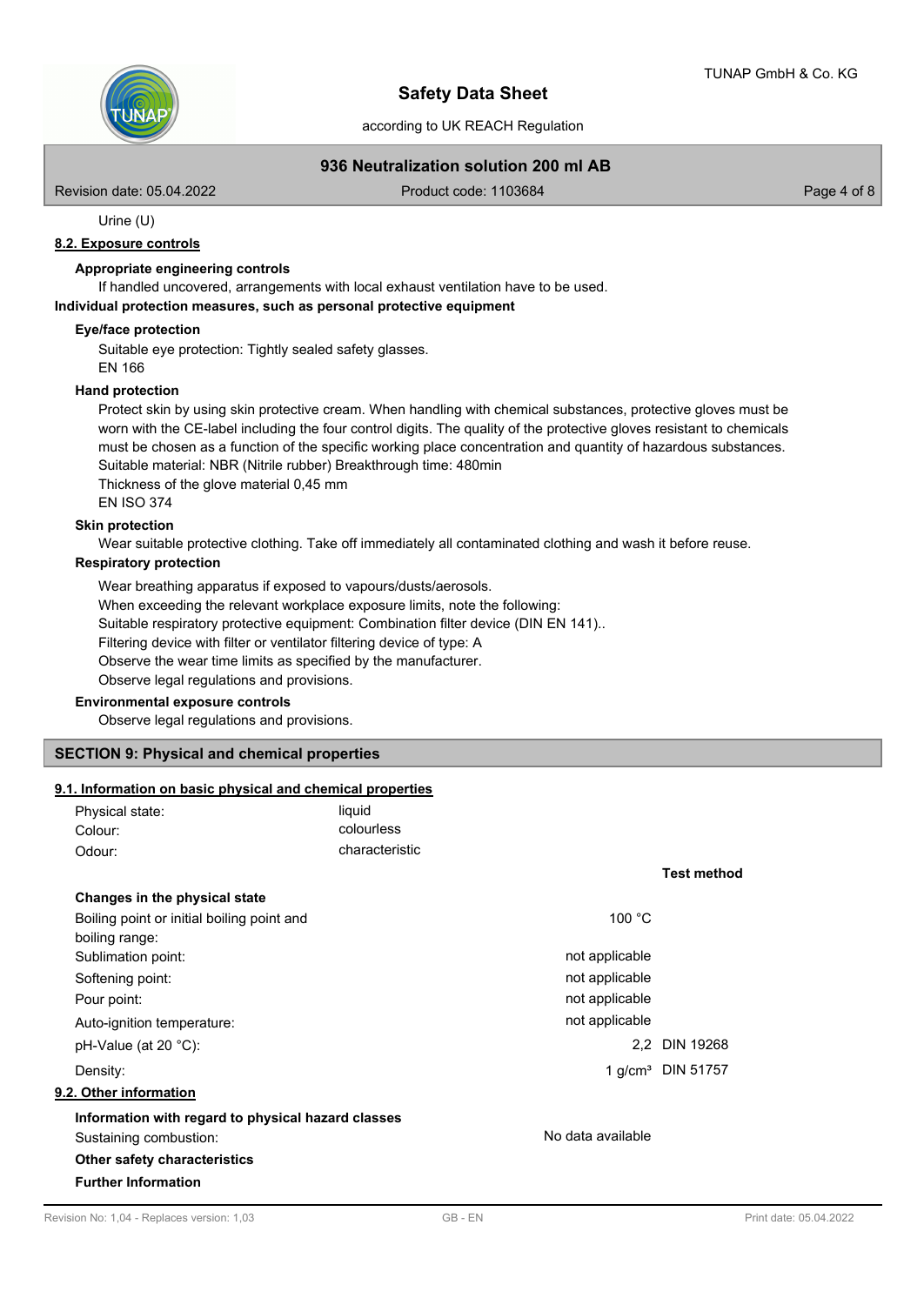

according to UK REACH Regulation

## **936 Neutralization solution 200 ml AB**

Revision date: 05.04.2022 Product code: 1103684 Page 5 of 8

Data apply to technical substance: Relative density, Colour, Odour, Viscosity, pH.

## **SECTION 10: Stability and reactivity**

### **10.1. Reactivity**

No information available.

#### **10.2. Chemical stability**

The product is stable under normal conditions.

#### **10.3. Possibility of hazardous reactions**

Do not expose to temperatures above 50 °C. Heating causes rise in pressure with risk of bursting.

**10.4. Conditions to avoid**

Protect from frost.

## **10.5. Incompatible materials**

Oxidizing agents. Pyrophoric or self-heating substances.

#### **10.6. Hazardous decomposition products**

Incomplete combustion and thermolysis gases of different toxicity can occur. In the case of hydrocarbonaceous products such as CO, CO2, aldehydes and soot. These can be very dangerous if they are inhaled in high concentrations or in enclosed spaces.

#### **Further information**

Do not mix with other chemicals.

## **SECTION 11: Toxicological information**

### **11.1. Information on hazard classes as defined in GB CLP Regulation**

#### **Toxicocinetics, metabolism and distribution**

There are no data available on the mixture itself.

#### **Acute toxicity**

Based on available data, the classification criteria are not met.

#### **Irritation and corrosivity**

Based on available data, the classification criteria are not met.

### **Sensitising effects**

Based on available data, the classification criteria are not met.

#### **Carcinogenic/mutagenic/toxic effects for reproduction**

Based on available data, the classification criteria are not met. No indications of human carcinogenicity exist.

No indications of human germ cell mutagenicity exist.

No indications of human reproductive toxicity exist.

## **STOT-single exposure**

Based on available data, the classification criteria are not met.

#### **STOT-repeated exposure**

Based on available data, the classification criteria are not met.

#### **Aspiration hazard**

Based on available data, the classification criteria are not met.

## **Specific effects in experiment on an animal**

# No information available.

## **Additional information on tests**

The mixture is classified as hazardous according to regulation (EC) No 1272/2008 [CLP].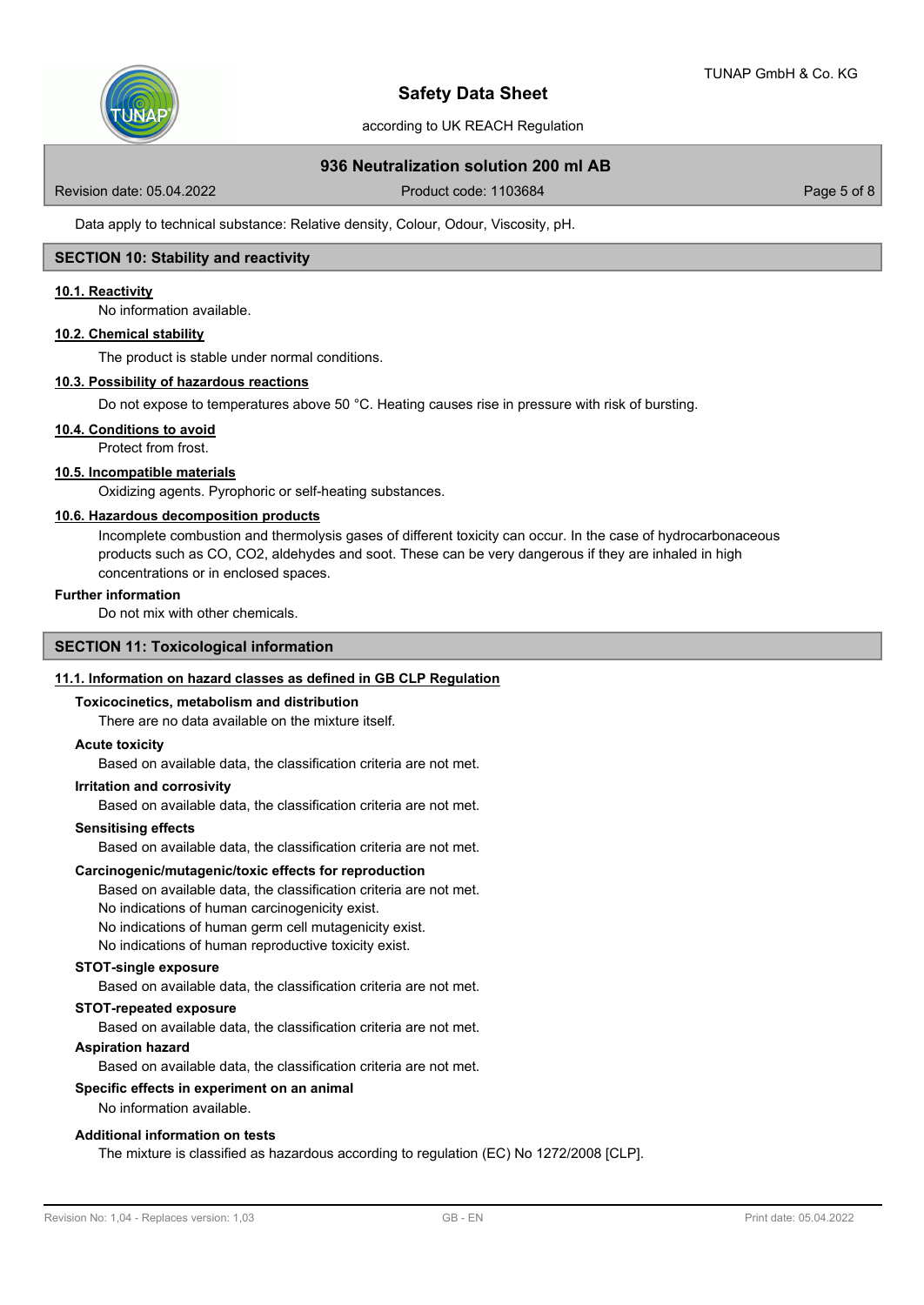

according to UK REACH Regulation

## **936 Neutralization solution 200 ml AB**

Revision date: 05.04.2022 Product code: 1103684 Page 6 of 8

#### **SECTION 12: Ecological information**

#### **12.1. Toxicity**

There are no data available on the mixture itself.

## **12.2. Persistence and degradability**

There are no data available on the mixture itself. AOX (mg/l): 0

## **12.3. Bioaccumulative potential**

There are no data available on the mixture itself.

### **12.4. Mobility in soil**

No information available.

## **12.5. Results of PBT and vPvB assessment**

The substances in the mixture do not meet the PBT/vPvB criteria according to UK REACH. This substance does not meet the criteria for classification as PBT or vPvB.

## **12.6. Endocrine disrupting properties**

This product does not contain a substance that has endocrine disrupting properties with respect to non-target organisms as no components meets the criteria.

### **12.7. Other adverse effects**

No information available.

#### **SECTION 13: Disposal considerations**

### **13.1. Waste treatment methods**

## **Disposal recommendations**

Do not allow to enter into surface water or drains. Dispose of waste according to applicable legislation.

#### **List of Wastes Code - residues/unused products**

160504 WASTES NOT OTHERWISE SPECIFIED IN THE LIST; gases in pressure containers and discarded chemicals; gases in pressure containers (including halons) containing hazardous substances; hazardous waste

## **List of Wastes Code - used product**

WASTES NOT OTHERWISE SPECIFIED IN THE LIST; gases in pressure containers and discarded chemicals; gases in pressure containers (including halons) containing hazardous substances; hazardous waste 160504

### **List of Wastes Code - contaminated packaging**

WASTE PACKAGING; ABSORBENTS, WIPING CLOTHS, FILTER MATERIALS AND PROTECTIVE CLOTHING NOT OTHERWISE SPECIFIED; packaging (including separately collected municipal packaging waste); metallic packaging 150104

## **Contaminated packaging**

Water (with cleaning agent). Completely emptied packages can be recycled.

### **SECTION 14: Transport information**

## **Land transport (ADR/RID)**

| 14.1. UN number or ID number:     | UN 1950         |
|-----------------------------------|-----------------|
| 14.2. UN proper shipping name:    | <b>AEROSOLS</b> |
| 14.3. Transport hazard class(es): | 2               |
| 14.4. Packing group:              |                 |
| Hazard label:                     | 22              |
| Classification code:              | 5A              |
| Special Provisions:               | 190 327 344 625 |
| Limited quantity:                 | 1 I             |
|                                   |                 |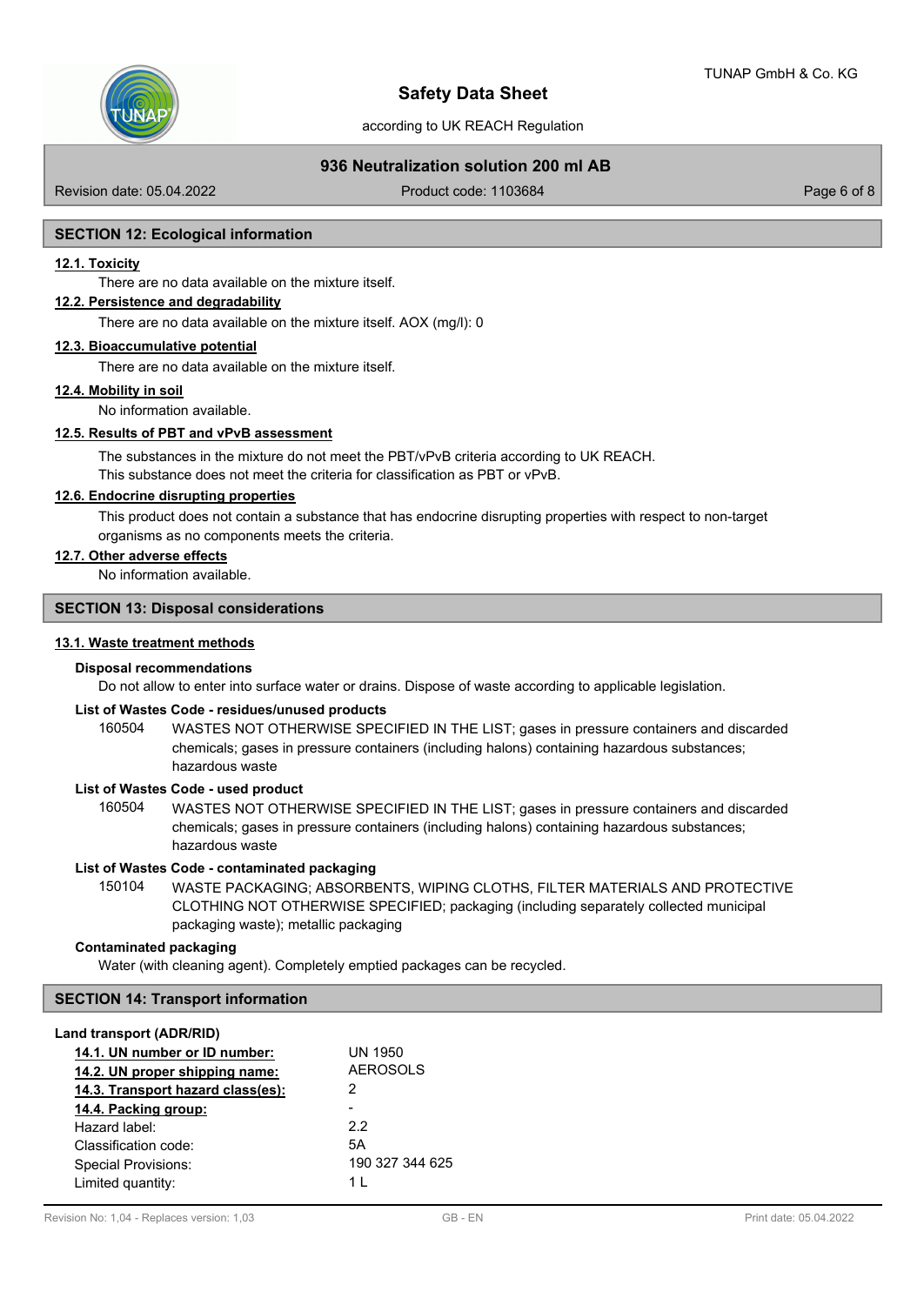

## according to UK REACH Regulation

| 936 Neutralization solution 200 ml AB                           |                             |             |
|-----------------------------------------------------------------|-----------------------------|-------------|
| Revision date: 05.04.2022                                       | Product code: 1103684       | Page 7 of 8 |
| Excepted quantity:                                              | E0                          |             |
| Transport category:                                             | 3                           |             |
| Tunnel restriction code:                                        | E                           |             |
| Inland waterways transport (ADN)                                |                             |             |
| 14.1. UN number or ID number:                                   | <b>UN 1950</b>              |             |
| 14.2. UN proper shipping name:                                  | <b>AEROSOLS</b>             |             |
| 14.3. Transport hazard class(es):                               | $\overline{2}$              |             |
| 14.4. Packing group:                                            |                             |             |
| Hazard label:                                                   | 2.2                         |             |
| Classification code:                                            | 5A                          |             |
| <b>Special Provisions:</b>                                      | 190 327 344 625             |             |
| Limited quantity:                                               | 1 <sub>L</sub>              |             |
| Excepted quantity:                                              | E <sub>0</sub>              |             |
| <b>Marine transport (IMDG)</b>                                  |                             |             |
| 14.1. UN number or ID number:                                   | <b>UN 1950</b>              |             |
| 14.2. UN proper shipping name:                                  | <b>AEROSOLS</b>             |             |
| 14.3. Transport hazard class(es):                               | 2.2                         |             |
| 14.4. Packing group:                                            |                             |             |
| Hazard label:                                                   | 2.2                         |             |
| Marine pollutant:                                               | no                          |             |
| Special Provisions:                                             | 63, 190, 277, 327, 344, 959 |             |
| Limited quantity:                                               | 1000 mL                     |             |
| Excepted quantity:                                              | E <sub>0</sub>              |             |
| EmS:                                                            | $F-D, S-U$                  |             |
| Air transport (ICAO-TI/IATA-DGR)                                |                             |             |
| 14.1. UN number or ID number:                                   | <b>UN 1950</b>              |             |
| 14.2. UN proper shipping name:                                  | AEROSOLS, non-flammable     |             |
| 14.3. Transport hazard class(es):                               | $2.2^{\circ}$               |             |
| 14.4. Packing group:                                            |                             |             |
| Hazard label:                                                   | 2.2                         |             |
| <b>Special Provisions:</b>                                      | A98 A145 A167 A802          |             |
| Limited quantity Passenger:                                     | 30 kg G                     |             |
| Passenger LQ:                                                   | Y203                        |             |
| Excepted quantity:                                              | E <sub>0</sub>              |             |
| IATA-packing instructions - Passenger:                          | 203                         |             |
| IATA-max. quantity - Passenger:                                 | 75 kg                       |             |
| IATA-packing instructions - Cargo:                              | 203                         |             |
| IATA-max. quantity - Cargo:                                     | 150 kg                      |             |
| Other applicable information (air transport)                    |                             |             |
|                                                                 |                             |             |
| Passenger-LQ: Y204<br>14.5. Environmental hazards               |                             |             |
| ENVIRONMENTALLY HAZARDOUS:                                      | No                          |             |
|                                                                 |                             |             |
| 14.6. Special precautions for user<br>No information available. |                             |             |
| 14.7. Maritime transport in bulk according to IMO instruments   |                             |             |
| not applicable                                                  |                             |             |
| <b>SECTION 15: Regulatory information</b>                       |                             |             |

## **15.1. Safety, health and environmental regulations/legislation specific for the substance or mixture**